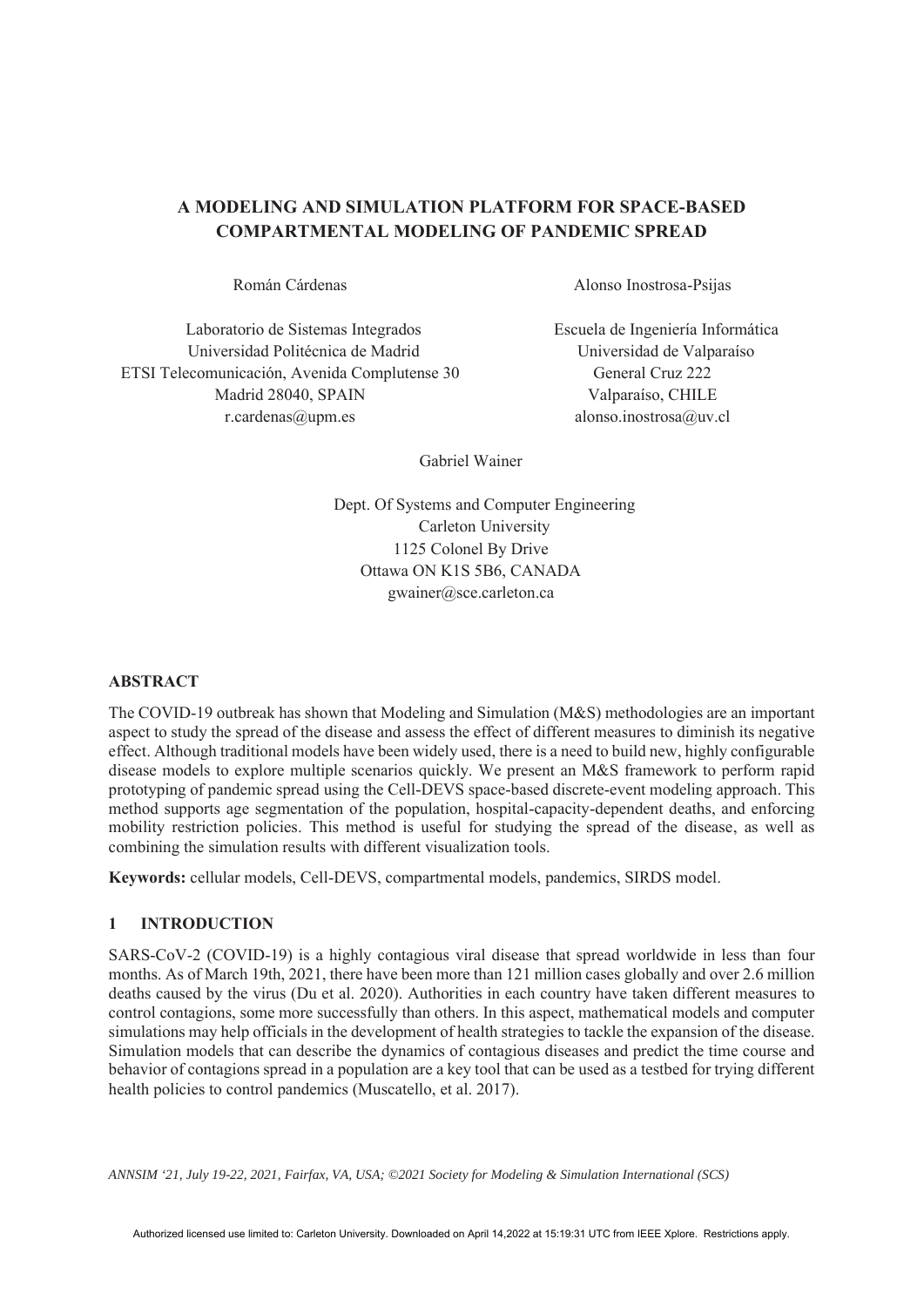Current studies of COVID-19 use a variety of methods to study the dynamics of the disease (Danon, et al. 2020, Caccavo 2020). These studies are mainly based on i) Agent-Based Simulations, ii) Analytical models (mainly through Ordinary Differential Equations (ODEs)) and iii) Cellular Automata (CA). Here, we discuss a method to define complex models of the spread of diseases using a space-based approach (Cárdenas et al 2020) that can include the benefits of these three approaches. The method also makes it easy to add new disease model parameters. Similarly, combining the results with visualization tools and advanced graphical interfaces (including Jupyter notebooks, Geographical Information Systems (GISs), Building Information Models (BIMs), and spatial diagrams) is straightforward.

The method is based on Cell-DEVS (Wainer 2009), which divides the space under study into a grid through the discretization of the original equations. The notation makes it easy to encode within a computer program. Adding new aspects to the models is easily accomplished, as is providing mechanisms to combine the models with the built environment (buildings, cities, transportation).

In the following sections, we discuss the methodology, the tools to build epidemiological models, how to add new experimental results, new parameters (such as density, gender ratio, age, pre-symptomatic and asymptomatic transmission (Nishiura, et al. 2020)). We discuss different simulation scenarios and analyze the influence of the different parameters, showing the results available on Jupyter notebooks and remote execution servers. This allows us to demonstrate the use of the framework and how researchers can use this method in the modeling process without worrying in implementation details of the platform.

## **2 RELATED WORK**

Most studies of COVID-19 are based on Agent-Based Simulations, ODEs and CA. Agent-based simulation models contagion as an emerging effect of individual agent behavior interaction (Cuevas 2020, Callejas, et al. 2020). This fine-grain modeling sometimes makes it difficult to run large-scale population simulations due to the high computing demands. Most ODE models (Heesterbeek, et al. 2015) are based on models that classify individuals in different "compartments", representing the infection stages of the disease (Kermack and McKendrick 1927). Usually, the weakness of these models is that they assume a homogeneous population (Keeling and Danon 2009) and ignore the variable infection susceptibility of individuals. Similarly, they do not consider the spatial aspects of transmission (Hoya White, et al. 2007).

CA models overcome these shortcomings and model contagious disease spreading (Fuentes and Kuperman 1999, Hoya White, et al. 2007) and, more recently, have also been used to study COVID-19 spreading dynamics in combination with different variations of the compartmental models (Dai, et al. 2021, Ghosh and Bhattacharya 2020, Medrek and Pastuszak 2021).

Our approach combines these three aspects: the individual interactions using a microsimulation approach like those in agent-based models, the spatial features of CA and the advantages of a formal method using mathematical compartmental models (Khalil and Wainer 2020) by combining them using the Cell-DEVS formalism. The following subsections discuss some of the aspects of the related work in these areas.

## **2.1 Epidemiological SIR Models**

Kermack and McKendrick (1927) introduced a model to study the spread dynamics of the Black Death in London. It is one of the most widely used models (Dietz 1967), showing a simple yet effective epidemiological model. Its simplicity relies in dividing the population into compartments related to the stages of the disease through which individuals in a population must pass. Accordingly, population individuals can be Susceptible (S), Infected (I) or Recovered (R). In this SIR model, a person that has never been infected is assigned to the S compartment. Individuals who acquired the disease and can infect others are assigned to the I group. Those who have recovered and are now immune to the disease are assigned to the R compartment. The models contain a set of parameters that affect their dynamics. Different combinations of parameters can lead to scenarios that are catastrophic and others in which the disease subsides naturally (Pacheco and de Lacerda 2021).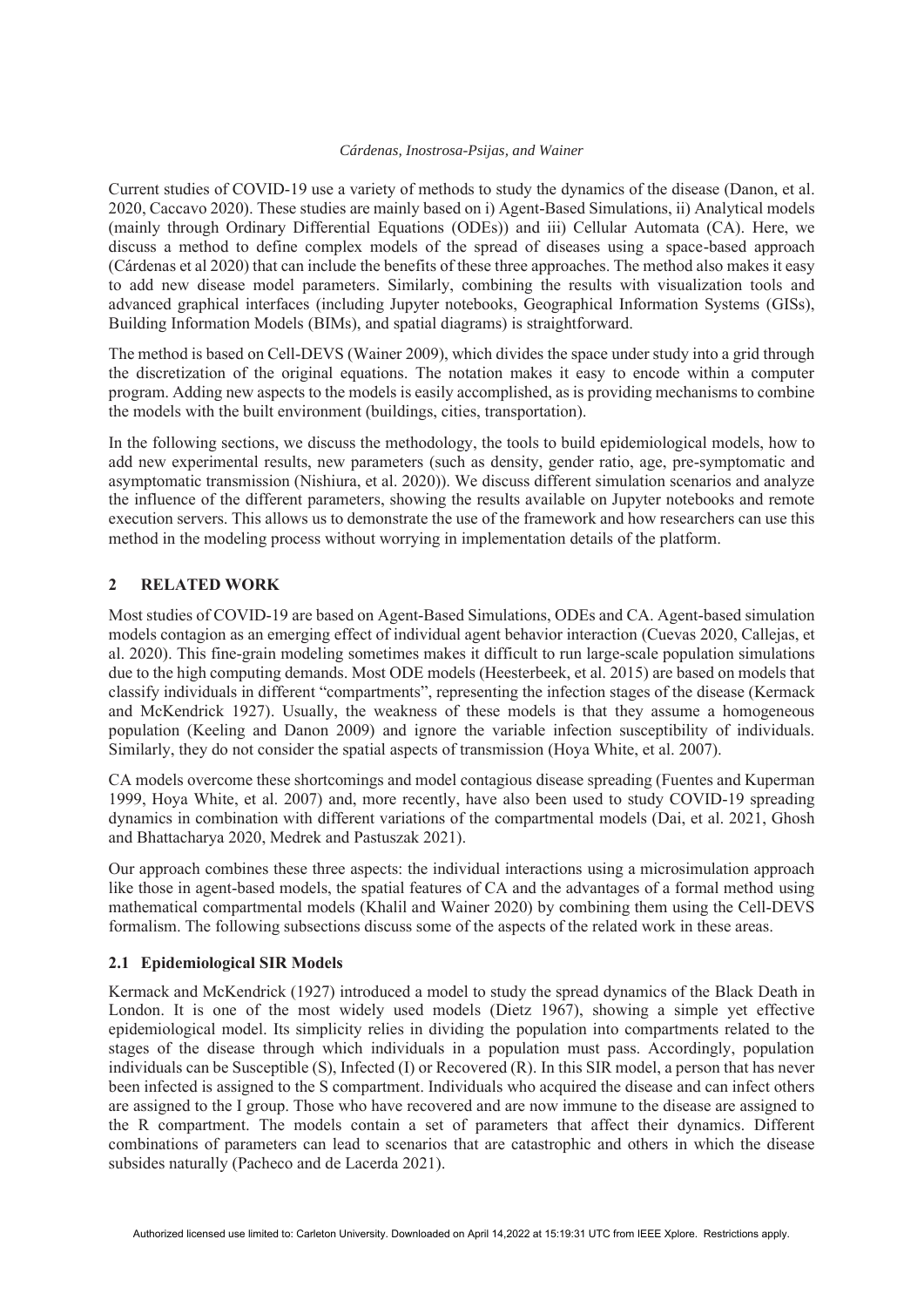SIR models have been extended and adapted, adding more equations representing new compartments or features. SEIR models consider Exposed (E) individuals to incorporate diseases that, upon infection, have an incubation period (Aron and Schwartz 1984). Their dynamics are described by the state diagram in Figure 1. Edges correspond to the functions associated to the change from one stage of the disease to another:  $\Lambda$  is the recruitment rate (i.e., births),  $\beta$  the infection rate,  $\alpha_1$  the morbidity rate,  $\alpha_2$  the recovery rate,  $\rho$  the immunity loss rate,  $\mu$  the mortality rate by other causes than the disease, and  $\delta$  the mortality rate induced by the disease.



Figure 1. Transition state diagram for the SEIR model.

A system of ODEs can be derived from the diagram, resulting in:

$$
\frac{dS}{dt} = \Lambda + \rho R(t) - \beta S(t) - \mu S(t); \quad \frac{dE}{dt} = \beta S(t) - \alpha_1 E(t) - \mu E(t); \quad \frac{dI}{dt} = \alpha_1 E(t) - \alpha_2 I(t) - \mu I(t) - \delta I(t); \quad \frac{dR}{dt} = \alpha_2 I(t) - \rho R(t) - \mu R(t).
$$

Other extensions represent vaccination and isolation strategies (Small and Tse 2005). SEIRS models add a new compartment transition in which recovered people lose their immunity after a period (Bjørnstad, et al. 2020). SEIRS models have been successfully used to study spread contagions of malaria (Ngwa and Shu 2000), including models in which a portion of the recovered individuals can infect susceptible (diseasefree) mosquitos (Chitnis et al. 2008). Traoré et al. (2017) developed an SEIRS model showing that the transmission of the disease is highly affected by immature anopheles, showing that transmission can be controlled by reducing the population of mosquitos. More recently, SEIRS models have been adapted to the specific parameters of COVID-19. He et al. (2020) developed a model to study COVID propagation in Hubei, China, using a particle swarm optimization algorithm to fit the model's parameters to real data. Rǎdulescu et al. (2020) analyzed different control strategies in a small town. López and Rodó (2021) also adapted an SEIRS model considering different levels of confinement measures in Italy and Spain, finding that a three-week long drastic lockdown would have strongly reduced contagions.

The SIRDS model (Anderson and May 1992) is another extension that models the spreading of fatal diseases explicitly, by adding a compartment for Deceased (D) individuals. The model includes different features of infection, recovery, and lethality of the disease (Caccavo 2020). Several studies on COVID-19 used this model. Fanelli and Piazza (2020) studied the temporal dynamics of the virus outbreak in China, Italy, and France, and they found that the recovery rate was similar among the different countries. However, infection rate as well as the mortality rate differed. They were able to estimate the number of mechanical ventilation units needed during the peak of the disease. Calafiore et al. (2020) used a variation of the SIRDS model that considers time-varying parameters to capture control measures applied by authorities. The method was applied to the most affected regions of Italy, resulting in accurate predictions for early and late stages over a time window of 41 days. Other SIRD models were used to study the spread progression in India (Chatterjee, et al. 2020) and the USA (Fernández-Villaverde and Jones 2020).

### **2.2 Cellular Automata Epidemics Modeling**

Cellular Automata (CA) are discrete-time models that consist of cells organized as *n*-dimensional infinite lattices. Each of the composing cells has a state (defined by a discrete value) and a local computation function. This local function uses the present value of the cell and a finite set of its neighbor cells to compute the new state. In CA, evolution occurs by means of the parallel execution of each cell's local function at every timestep. These functions, which only depend on the results of a local execution in each cell, generate a global emergent behavior that can be studied at the scale field (Wolfram 2002).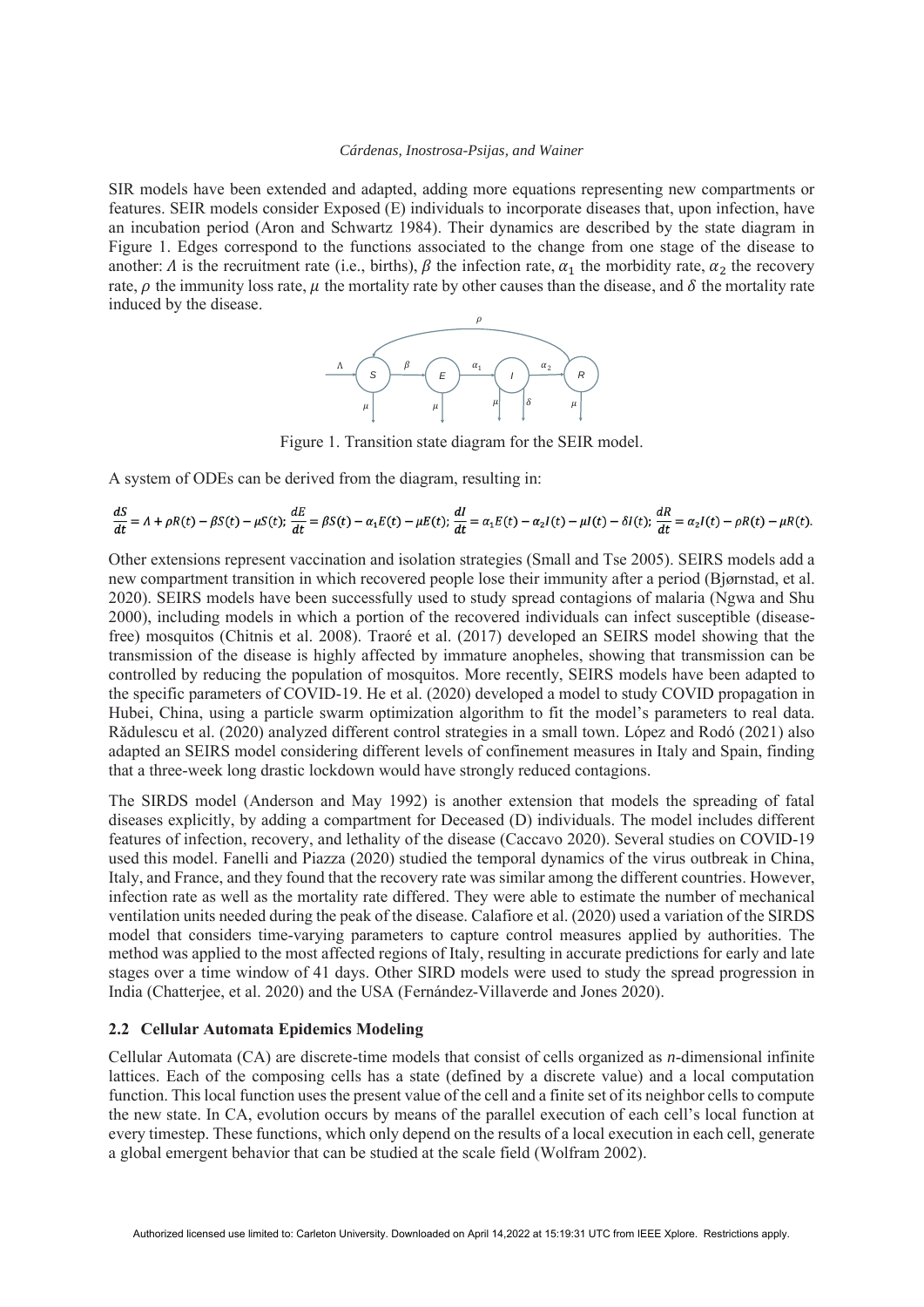In the context of epidemics, several CA models have used SIR-based approaches to model the spread of contagious diseases (Johansen 1996). Hoya White et al. (2007) proposed a CA implementation of an SIRlike model in which each cell represents a portion of the population, and individuals travel through the cells. Zhong et al. (2009) developed a geographical SIRS CA in which the cell space represents a geographical region with irregular cells of varying dimension. The model was validated for the spreading of SARS in 2003 in the city of Beijing, China. Similarly, López et al (2014) consider an SEIRS-based CA model with probabilistic state transitions. Each cell represents an individual, allowing for individual heterogeneity. Bin et al. (2019) defined an SEIRDS-based CA in which they explore how population density, gender and age can influence the spread of infectious diseases. Each cell represents population density, reducing the computing needs for large populations. The model was tested simulating the spread of Influenza H1N1 in Beijing in 2009, obtaining similar results to real data.

Following the outbreak of the COVID-19 pandemic, several CA models have been proposed. Dai, et al. (2021) proposed a CA model using a SIRD-like approach and reproduced different spread patterns in New York and Iowa. Ghosh and Bhattacharya (2020) added a new compartment to represent infected individuals that require hospitalization or are quarantined. Medrek and Pastuszak (2021) developed an SEIR-based CA for the study of the epidemic trends in Poland, France, and Spain. They included additional parameters, such as age-dependent death rate. The proposed model reproduced mortality rates in accordance with official data for the three countries under study.

Many of the above-mentioned studies consider individuals to be mapped to a cell in a one-to-one fashion, in an agent-based modeling world view. This results in high computing demands for real-world scenarios; therefore, just a fraction of the population is simulated. However, CA are flexible and simple, and they permit the study of spatial population distributions. The discrete-time nature of CA also poses a few shortcomings, as it considers time as isomorphic to natural numbers ℕ (i.e., time advances at constant steps); thus, cell state changes cannot occur between timesteps (Wainer 2009). Should it occur, the new cell state should either be postponed to the next step or be neglected. This makes it difficult to define advanced timing function conditions for each cell. The Cell-DEVS formalism overcomes these issues by combining CA and the Discrete EVent System Specifications (DEVS) (Zeigler et al. 2000).

## **2.3 The Cell-DEVS Formalism**

Cell-DEVS defines a spatial model as a collection of cells arranged in a grid, using continuous time and discrete-event M&S (Wainer 2009). Cells are DEVS atomic models, and a procedure to couple cells is defined to build a cell space. Figure 2(a) shows a schematic view of a cell: they become active upon the occurrence of external events; otherwise, they remain quiescent. When an input is received, the external transition function triggers a local computation function (t). If the state of the cell changes, an internal transition is scheduled to transmit the new state value after a time specified by the delay function (d).

The local computation function uses values received from its neighborhood (a finite set of nearby cells). The rules are defined by (i) a precondition, (ii) an output value for the cell's state and (iii) a delay time. It means that, if the evaluation of the precondition (i) is satisfied, the cell will change its state and output the new value to its neighborhood (ii) after a delay time (iii). Figure 2(b) shows a cell space where the outputs of a cell are transmitted to the cells in the neighborhood. Cell-DEVS provides a higher level of detail than epidemiological models that consider the population as a whole.



Figure 2. Cell-DEVS model: (a) schematic of a cell; (b) two-dimensional Cell-DEVS model.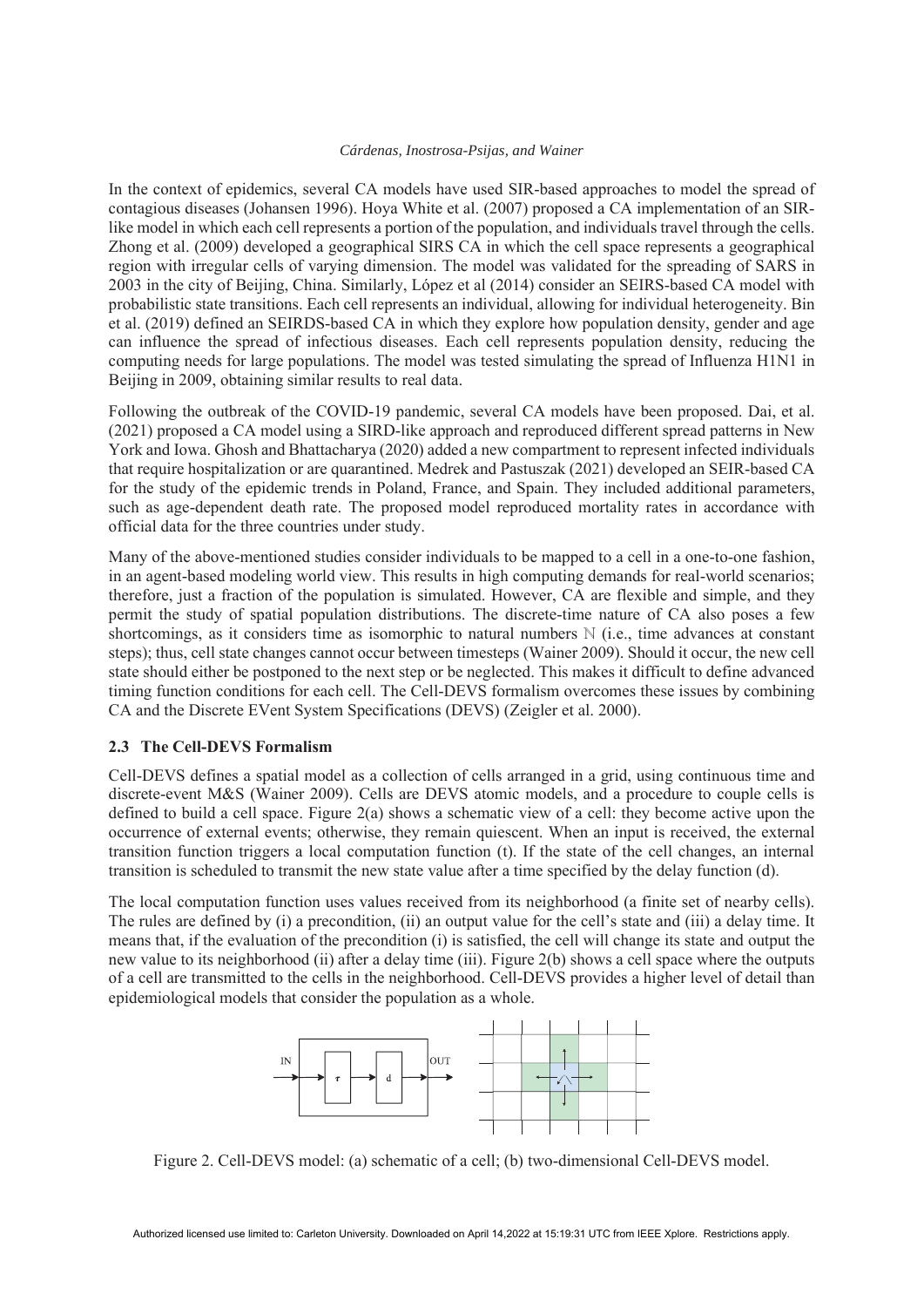#### **3 CELL-DEVS SIRDS COMPARTMENTAL MODEL**

We define our Cell-DEVS SIRDS model as an extension of the CA SIR model. Compared to our previous work (Cárdenas et al., 2000), the presented model refines the compartment transition functions, divides the population into age segments, and integrates mobility restriction policies and the effect of congested hospital ICUs. The state of each cell  $(i, j)$  at a given time t in the scenario,  $\theta_{i,j}^t$ , is represented by the 5-tuple:

$$
\mathbf{\theta}_{i,j}^t = \left\{ \mathbf{P}_{i,j}, \mathbf{S}_{i,j}^t, \mathbf{I}_{i,j}^t, \mathbf{R}_{i,j}^t, \mathbf{D}_{i,j}^t \right\},\tag{1}
$$

where  $P_{i,j}$  corresponds to the population of the region represented by the cell (a fixed parameter),  $S_{i,j}^t$  is the portion of susceptible population,  $I_{i,j}^t$  represents those who are infected,  $R_{i,j}^t$  is the ratio of those who recovered from the disease, and  $D_{i,j}^t$  is the proportion of deceased people. The model divides the population into N age segments (parameters are organized as N-tuples). For example, we refer to the population of cell (i, j) in the n<sup>th</sup> age segment as  $P_{i,j}[n]$ . This allows us to study patterns that depend on the age of the individuals. For each segment, a part of the population becomes infected, as described in Eq (2):

$$
\mathbf{i}_{i,j}^t[n] = \mathbf{S}_{i,j}^{t-1}[n] \cdot \mathbf{m}_{i,j}^{t-1}[n] \cdot \sigma[n] \cdot \mathbf{e}_{i,j}^{t-1}[n]. \tag{2}
$$

The ratio of susceptible individuals infected in cell  $(i, j)$  at time  $t$  depends on the previous susceptible ratio  $S_{i,j}^{t-1}[n]$  multiplied by the *mobility factor*  $m_{i,j}^{t-1}[n]$  (the probability of an individual in age segment n in cell (i, j) moving to a different area at time  $t - 1$ ), the *susceptibility factor*  $\sigma[n]$  (the probability of infection of a susceptible individual in age segment n), and the *exposure factor*  $\mathbf{e}_{i,j}^{t-1}[n]$  (the probability of exposure of a susceptible individual of age segment n at time  $t - 1$ ). For each age segment k of every cell  $(a, b)$  in the neighborhood  $V_{i,j}$  of cell (i, j), the exposure factor uses the *connectivity factor*  $c_{i,j}^{a,b}[k]$  (the probability of a person of age  $k$  in cell  $(a, b)$  moving to cell  $(i, j)$ , the population ratio of the age segments involved, the *mobility factor*  $\mathbf{m}_{i,j}^{t-1}[k]$  (the probability of an individual of age k in cell (a, b) moving at time  $t-1$ ), and the *virulence factor*  $v[k]$  (i.e., the probability that an infected individual of age k exposes others). The exposure factor cannot be greater than 1. Eq (3) illustrates how to compute  $e_{i,j}^{t-1}[n]$ :

$$
\mathbf{e}_{i,j}^{t-1}[n] = \min\left\{1, \sum_{k \in \{1, \cdots, N\}} \mathbf{c}_{i,j}^{a,b}[k] \cdot \frac{\mathbf{P}_{a,b}[k]}{\mathbf{P}_{i,j}[n]} \cdot \mathbf{I}_{a,b}^{t-1}[k] \cdot \mathbf{m}_{a,b}^{t-1}[k] \cdot \mathbf{v}[k] \right\}.
$$
 (3)

Additionally,  $\mathbf{r}_{i,j}^{\text{t}}[n]$  infected individuals recover according to the *recovery factor*  $\mathbf{\gamma}_{i,j}^{\text{t-1}}[n]$ , and  $\mathbf{d}_{i,j}^{\text{t}}[n]$ individuals die according to the *mortality factor*  $\epsilon_{i,j}^{t-1}[n]$ :

$$
\mathbf{r}_{i,j}^{t}[n] = \mathbf{I}_{i,j}^{t-1}[n] \cdot \mathbf{\gamma}_{i,j}^{t-1}[n]
$$
\n
$$
\mathbf{d}_{i,j}^{t}[n] = \mathbf{I}_{i,j}^{t-1}[n] \cdot \mathbf{\varepsilon}_{i,j}^{t-1}[n].
$$
\n(4)

For every cell and age segment, the sum of the recovery and the fatality factors must be less than or equal to 1 at any given time (i.e.,  $\mathbf{r}_{i,j}^t[n] + \mathbf{d}_{i,j}^t[n]$  cannot be greater than  $\mathbf{I}_{i,j}^t[n]$ ):

$$
\boldsymbol{\gamma}_{i,j}^t[n] + \boldsymbol{\epsilon}_{i,j}^t[n] \leq 1, \forall n \in \{1, ..., N\}.
$$

Finally, depending on the *immunity factor*  $\omega[n]$  (the probability of recovered individuals remaining in the recovered compartment), individuals may lose their immunity and become susceptible again:

$$
\mathbf{s}_{i,j}^t[n] = \mathbf{R}_{i,j}^{t-1}[n] \cdot (1 - \omega[n]). \tag{5}
$$

Eq. (6) shows how all the compartments are updated for every age segment  $n \in \{1, \dots, N\}$  when the cell's local computation function is triggered: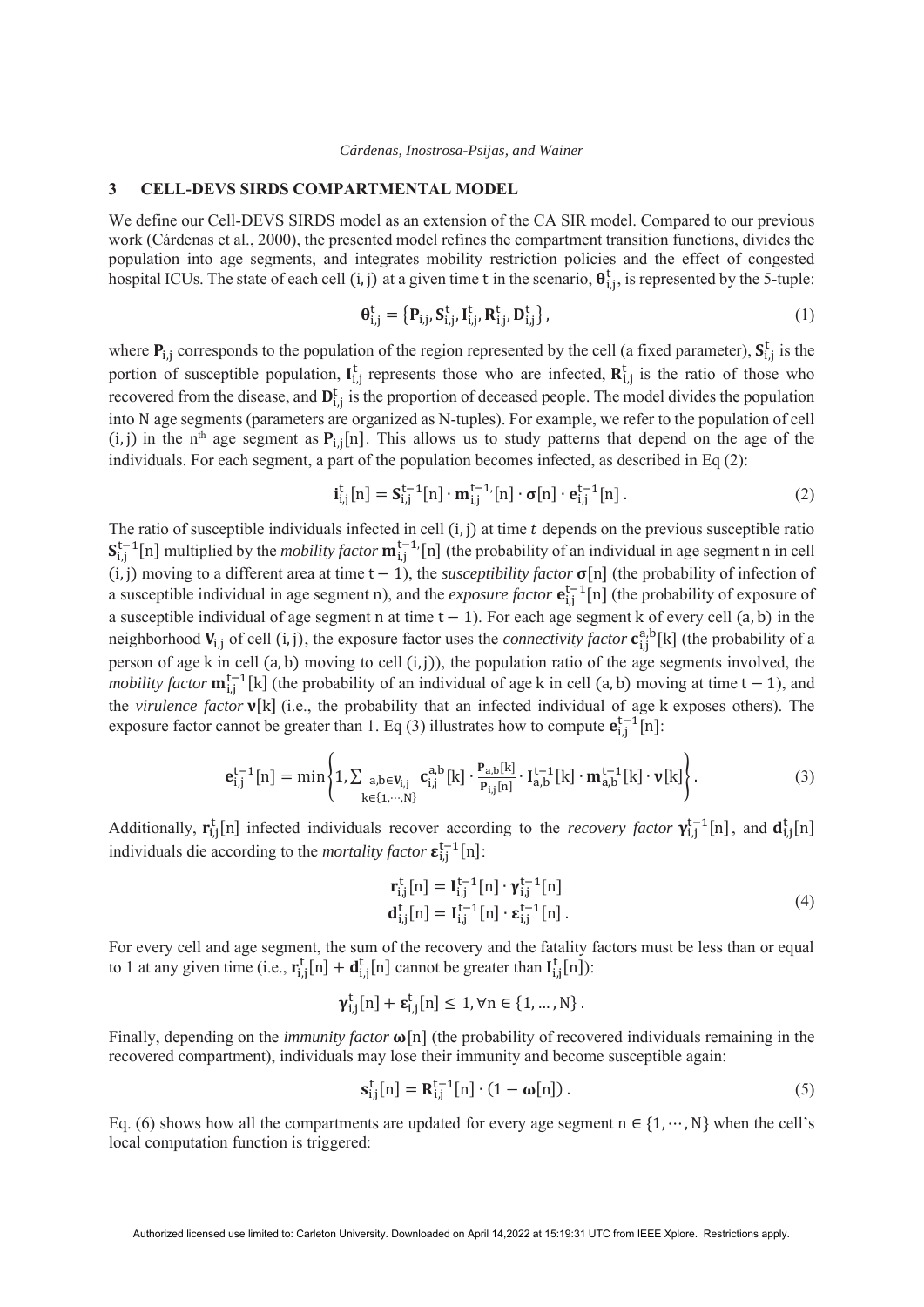$$
\mathbf{I}_{i,j}^{t}[n] = \mathbf{I}_{i,j}^{t-1}[n] + \mathbf{i}_{i,j}^{t}[n] - (\mathbf{r}_{i,j}^{t}[n] + \mathbf{d}_{i,j}^{t}[n])
$$
\n
$$
\mathbf{R}_{i,j}^{t}[n] = \mathbf{R}_{i,j}^{t-1}[n] + \mathbf{r}_{i,j}^{t}[n] - \mathbf{s}_{i,j}^{t}[n]
$$
\n
$$
\mathbf{D}_{i,j}^{t}[n] = \mathbf{D}_{i,j}^{t-1}[n] + \mathbf{d}_{i,j}^{t}[n]
$$
\n
$$
\mathbf{S}_{i,j}^{t}[n] = 1 - (\mathbf{I}_{i,j}^{t}[n] + \mathbf{R}_{i,j}^{t}[n] + \mathbf{D}_{i,j}^{t}[n]).
$$
\n(6)

#### **3.1 Mobility Restriction Strategies**

Kraemer et al. (2020) showed that the COVID-19 outbreak in 2020 was affected by human mobility. Our model allows defining mobility restriction policies in each cell. The value  $m_{i,j}^t$  shown in Eq (8) uses a *base* mobility restriction factor  $M^t_{i,j}[n]$  (mobility restrictions for people of a given age) and a *disobedience factor*  $\delta$ [n] (people ignoring the mobility restrictions). We can use age-based restrictions to study reduced mobility of students of different ages, people in long-term care institutions, etc.:

$$
\mathbf{m}_{i,j}^t[n] = \delta[n] + (1 - \delta[n]) \cdot \mathbf{M}_{i,j}^t[n]. \tag{8}
$$

The value of  $M_{i,j}^t[n]$  depends on the mobility restriction policy applied in cell (i, j) at time t,  $\xi_{i,j}^t$ . We define four different mobility restriction policies.

*Base:* There are no restrictions.

*Type 1:* Cyclic lockdown with scheduled periods of increased economic activity in the whole region (Karin, et al. 2020). There are X different policies  $\xi_x$ ,  $x \in \{0, \dots X - 1\}$ , each of which imposes a mobility restriction factor  $M_x[n]$  that depends on age. The restriction is applied during  $T_x$  consecutive days. After this time, the next mobility policy  $\xi_{(x+1) \bmod X}$  is applied.

*Type 2.* Mobility restrictions proportional to the percentage of infected people in each cell. Impact on the mobility  $M[n]$  varies according to age. Mobility is gradually reduced as the total infected ratio grows (9):

$$
\mathbf{M}_{i,j}^t[n] = \max\{0, 1 - I_{i,j}^t \cdot \mathbf{M}[n]\}.
$$
\n(9)

*Type 3.* Mobility restrictions when a threshold of infections is reached, until the ratio decreases. We use X mobility policies  $\xi_x$ ,  $x \in \{0, \dots X - 1\}$ , triggered when the ratio of infected people reaches the *mobility start*, Istart. Mobility policies are sorted in increasing order of their start trigger (i.e., Istart  $\forall x \in \mathbb{R}$   $X \in \mathbb{R}$  ${N_\mathbf{x}}[n]$  for age segment n until the ratio of infected  ${N_\mathbf{x}}[n]$  for age segment n until the ratio of infected people reaches the next mobility phase  $I_{x+1}^{start}$  or is lower than the *mobility stop*,  $I_x^{stop}(I_x^{stop} \leq I_x^{start})$ . These triggers provide a hysteresis-like pattern in the mobility restrictions. If at  $t-1$  the mobility policy  $\xi_{i,j}^{t-1}$  in cell (i, j) is  $\xi_x$ , then  $M_{i,j}^{t-1}[n] = M_x[n]$ . The triggers are applied as follows:

$$
\xi_{i,j}^{t} = \begin{cases} \xi_{x+1} & , \text{if } x < X \text{ and } I_{i,j}^{t-1} \ge I_{x+1}^{\text{start}} \\ \xi_{x-1} & , \text{if } x > 1 \text{ and } I_{i,j}^{t-1} < I_{x}^{\text{stop}} \\ \xi_{x} & , \text{otherwise.} \end{cases} \tag{10}
$$

#### **3.2 Modeling Hospital-Capacity-Dependent Deaths**

People with severe effects of the disease may need medical assistance. In these cases, hospital capacity may increase mortality for those that cannot receive proper assistance (Wood, et al. 2020). Eq. (11) describes how  $\gamma_{i,j}^t[n]$  and  $\epsilon_{i,j}^t[n]$  (recovery and mortality) capture the effect of high hospital capacity in our model: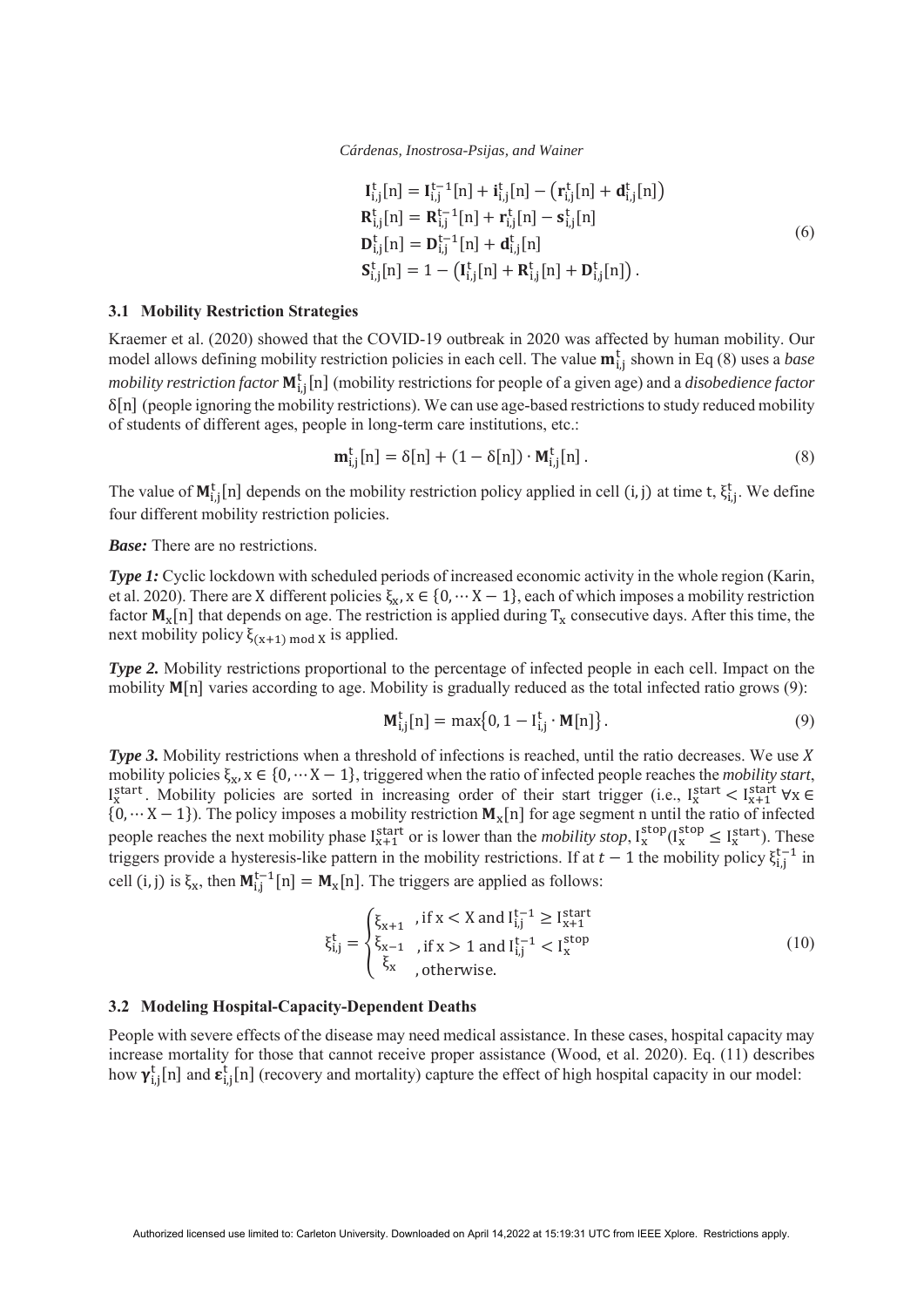$$
\gamma_{i,j}^{t}[n] = \begin{cases} \Gamma[n] & , \text{if } I_{i,j}^{t-1} \leq I_{i,j}^{\text{cap}} \\ \Gamma[n] \cdot (\mathbf{1} - \eta_r[n]) & , \text{otherwise} \end{cases}
$$
\n
$$
\epsilon_{i,j}^{t}[n] = \begin{cases} \mathbf{E}[n] & , \text{if } I_{i,j}^{t-1} \leq I_{i,j}^{\text{cap}} \\ \mathbf{E}[n] \cdot (\mathbf{1} + \eta_d[n]) & , \text{otherwise} \end{cases}
$$
\n(11)

where  $\Gamma[n]$  is the *base recovery factor*  $(\gamma_{i,j}^t[n]$  if hospital ICUs are not full),  $E[n]$  is the *base mortality*  $(\epsilon_{i,j}^t[n]$  if masks are not used),  $I_{i,j}^{cap}$  is the *hospital capacity* (minimum ratio of the total infected population to consider that hospital ICUs in the cell are full), and  $\eta_r[n]$  and  $\eta_d[n]$  the *recovery reduction* and *mortality increment factors* (the impact of congested hospitals on the recovery and the mortality factors, respectively).

### **4 MODEL IMPLEMENTATION**

A Cell-DEVS version of the model presented in Section 3 was implemented using the Cadmium simulator (Belloli, et al. 2019), a C++17 library that can be integrated to other projects easily. Cadmium follows a strong-typed approach to check that all the described models comply with the DEVS formalism at compile time. Additionally, Cadmium supports spatial models based on Cell-DEVS with irregular neighborhoods. To define Cell-DEVS models, we use three auxiliary data structures: one to represent the cell's state; another that contains all the fields used to describe the neighborhood; and one for cell configuration, including additional parameters to modify the model behavior. The implementation in Cadmium is directly derived from the model above. A cell's state is described by the **SIRD** data structure as follows:

```
struct SIRD {<br>std::vector<int> population;
                                           // cell population (age-dependent).
  std::vector<double> susceptible; // ratio of susceptible people (age-dependent).<br>std::vector<double> infected; // ratio of infected people (age-dependent).
                                          // ratio of infected people (age-dependent).
   std::vector<double> recovered; // ratio of recovered people (age-dependent).
   std::vector<double> deceased; // ratio of deceased people (age-dependent).
   std::vector<double> mobility; // mobility factor (age-dependent).
}
```
Comparing with Eq. (1), the mobility factor  $\mathbf{m}_{i,j}^t$  is now part of the state. This allows us to compute the mobility factor and share it with neighboring cells, avoiding duplicate computations. Note that age segmentdependent tuples of the models are implemented using the C++ vector sequence container which dimension is not hard-coded. This allows us to run simulations of models with different numbers of age segments by modifying the model configuration without having to re-compile it. The only element that describes the relationship between neighbors is the connectivity factor  $c_{i,j}^{a,b}$  (see Eq. (3)). Thus, the selected neighborhood data structure corresponds to a **std::vector<double>** container.

Cadmium Cell-DEVS models  $\text{local\_computation}$  for the local computation function  $\tau$  and  $\text{output\_delay}$ for the output delay function d. When a cell receives an input, the **local\_computation** method is triggered. The behavior of **local\_computation** is like Eq. (6) plus the calculation of the mobility factor (which is now a part of the cell state). Some of the state values are discretized using the numerical precision defined by the **prec** configuration parameter. The higher precision, the more accurate the results. However, a cell's final state will take longer to converge to a stable value, leading to increased simulation time.

The **output** delay function defines the time to wait before sending a message with the cell's state change to its neighbors. In this model, **output\_delay** is defined as:

double output\_delay(SIRD const &cell\_state) const override { return 1.0 / **scaler**; } The **scaler** configuration parameter permits the delay applied to all the events to be reduced or increased.

The proposed M&S framework only needs to be compiled once, and it can be used to explore different scenarios by providing a parameter file, enabling the execution of multiple experiments with ease. More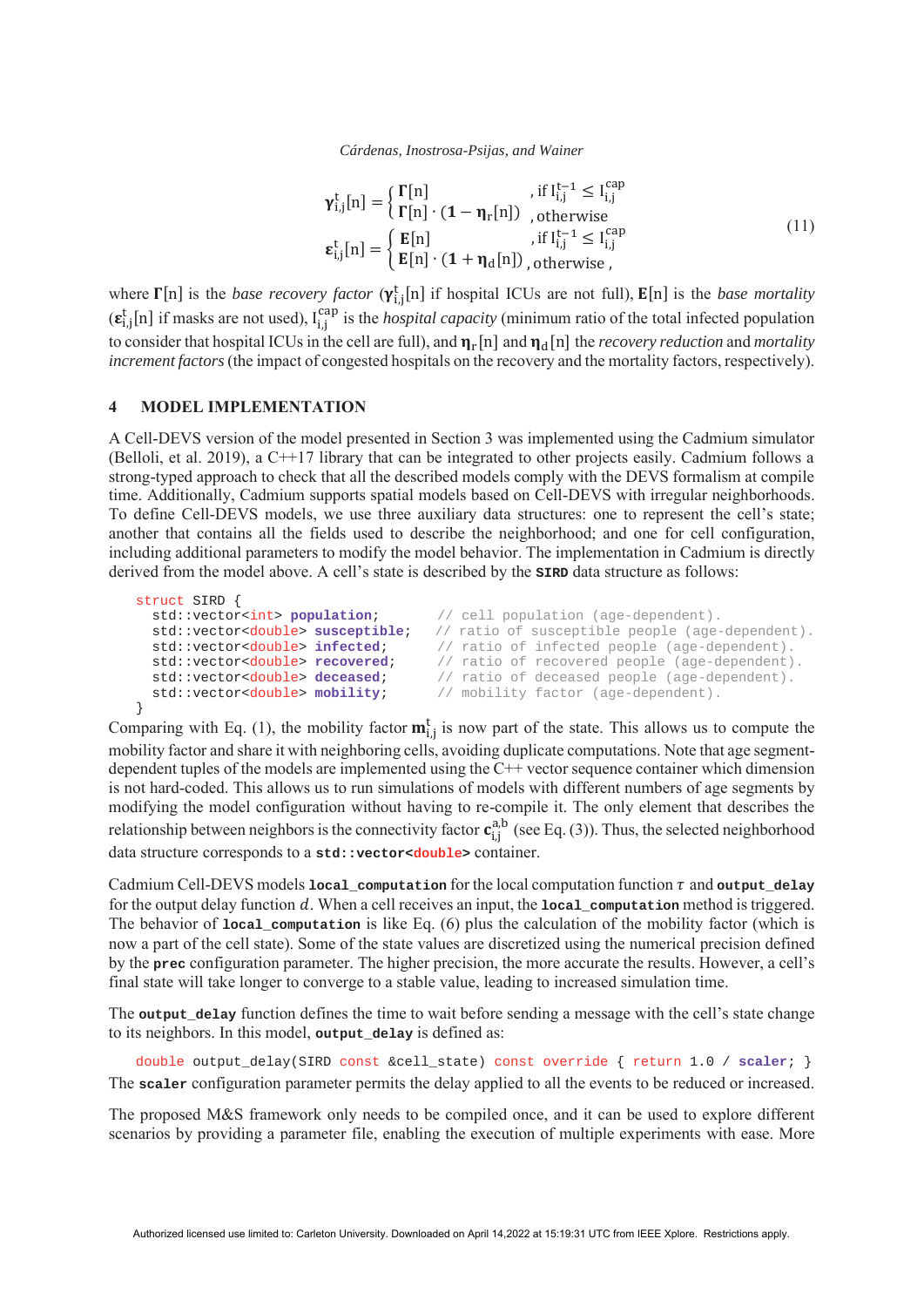details regarding the implementation of this model and how to configure different simulation scenarios and visualizations can be found in our public GitHub repository.

## **5 SIRD CELL-DEVS CASE STUDIES**

The framework was used to build different scenarios. We used the results in (Hoya White et al. 2007) and (Zhong et al. 2009) to verify the correctness of the results obtained, as the former presents results in accordance with reality for the spreading of infectious diseases and the latter was validated using epidemic data of the SARS outbreak of 2002-2003 of Beijing, China. After building a baseline simulation, the tools can be used to explore how different measures can affect the propagation of a disease.

## **5.1 Baseline Scenario**

The baseline scenario uses a lattice of 25 by 25 cells with 100 individuals per cell. They are divided into four age groups: 20 children, 40 young adults, 20 adults, and 20 elderlies. No mobility restrictions are used. Susceptibility, virulence, and mobility factors correspond to their base values. The remaining parameters of the model can be found in the configuration file of the GitHub repository. Initially, almost the entire population is susceptible to the disease. However, 1% of the young population of the cell (0,0) are infected. Figure 3 shows a simulation output for this case study.



Figure 3. SIRD curves of the baseline scenario.

During the first 10 days, the overall infected ratio is negligible. Then, the number of infected individuals increases until Day 65, which coincides with the infection peak. At the same time, the number of recovered persons increases exponentially. At Day 85, the susceptible ratio is close to 1%. At the end of the simulation, 89% of the population have recovered, whereas 11% of the individuals have died.

## **5.2 Enforcing Mobility Restrictions**

Using our simulation environment, we can execute a variety of experiments with ease. In this way, modelers can explore multiple scenarios to assess the simulated results of different measures. As an illustrative example, we propose three different mobility restriction policies (described in Table 1). Using the same configuration parameters as in the baseline scenario, we explore the effectiveness of these mobility restriction policies, taking into consideration different degrees of disobedience to these restrictions.

Figure 4(a) compares the overall infected ratio peak depending on the applied mobility restriction policy. All the mobility restriction policies can flatten the baseline infection curve, leading to smaller infection ratio peaks and reducing the probability of collapsing hospitals' ICUs. As expected, the higher the percentage of the disobedient population is, the less effective any mobility restriction policy. The *Type 2* mobility restriction policy is less successful when lowering the peak of infections. On the other hand, the *Type 3* policy is the most effective when the disobedience factor is less than 30%. The *Type 1* policy presents more resilience to disobedience and presents better results for disobedience factors over 30%. This is because the mobility restriction factor of this policy is fixed, regardless of the current infection ratio.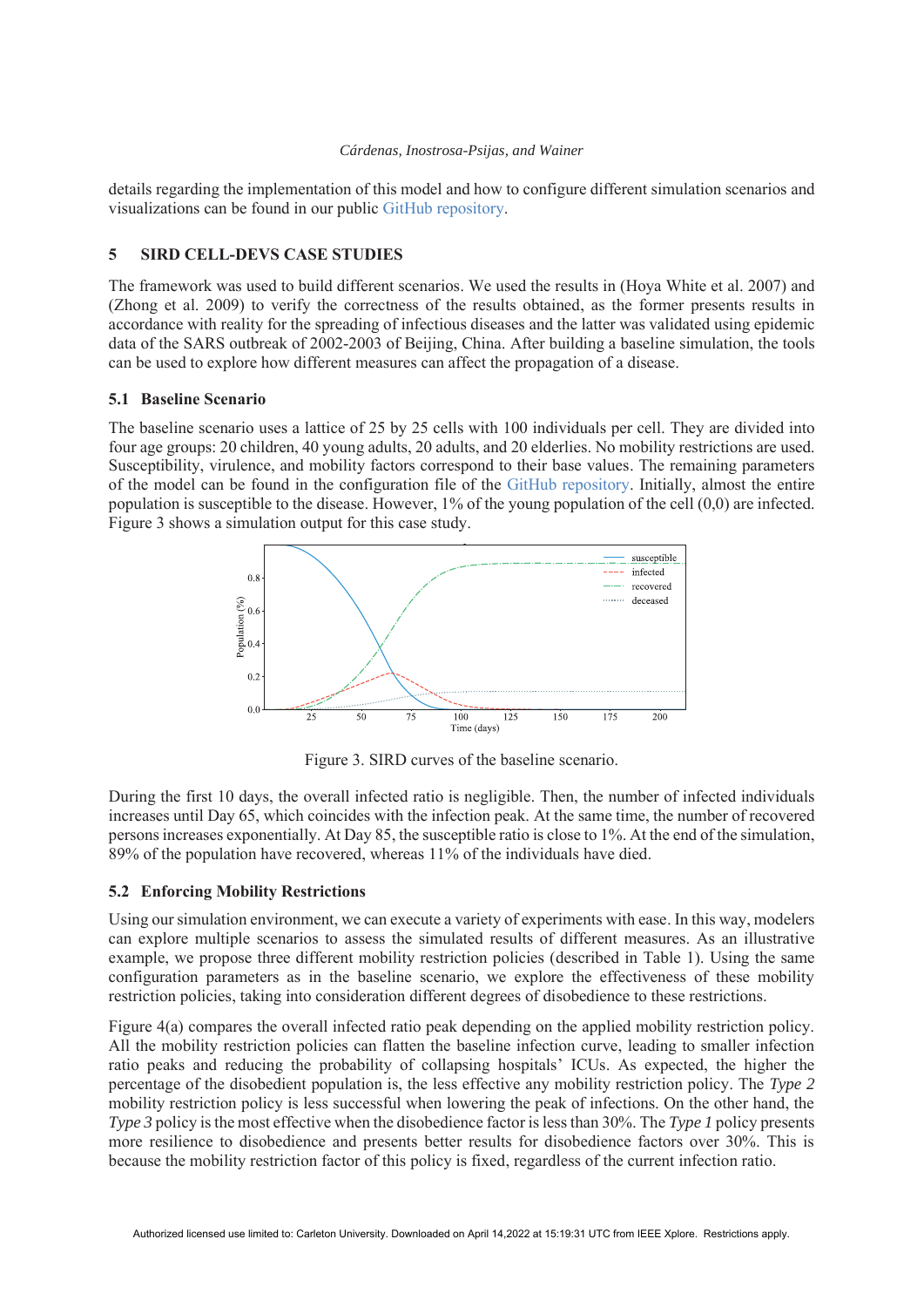| <b>Policy Type</b> | <b>Configuration Parameter</b> |                                     | Value                    |
|--------------------|--------------------------------|-------------------------------------|--------------------------|
|                    | Phase $ξ0$                     | Mobility restriction, $M_0$         | $\{1, 1, 1, 1\}$         |
|                    |                                | Phase duration, $T_0$               | 4                        |
| Type 1             | Phase $\xi_1$                  | Mobility restriction, $M_1$         | $\{0.2, 0.2, 0.2, 0.2\}$ |
|                    |                                | Phase duration, $T_1$               | 3                        |
| Type 2             | Impact on mobility, M          |                                     | $\{1, 2, 4, 8\}$         |
|                    | Phase $ξ_0$                    | Mobility restriction, $M_0$         | ${1, 1, 1, 1}$           |
|                    |                                | Start trigger, $I_0^{\text{start}}$ | $\boldsymbol{0}$         |
|                    |                                | Stop trigger, $I_0^{stop}$          | $\overline{0}$           |
|                    | Phase $\xi_1$                  | Mobility restriction, $M_1$         | $\{0.5, 0.5, 0.5, 0.5\}$ |
| Type 3             |                                | Start trigger, Istart               | 0.05                     |
|                    |                                | Stop trigger, $I_1^{\text{stop}}$   | $\overline{0}$           |
|                    | Phase ξ <sub>2</sub>           | Mobility restriction, $M_2$         | $\{0.2, 0.2, 0.2, 0.2\}$ |
|                    |                                | Start trigger, $I_2^{\text{start}}$ | 0.1                      |
|                    |                                | Stop trigger, I <sub>2</sub> stop   | 0.05                     |

#### Table 1. Configuration parameters of the proposed mobility restriction policies.

Figure 4(b) shows the percentage of the population that remained susceptible during the whole simulation. For disobedience factors below 50%, all the mobility restriction policies can reach herd immunity, and the pandemic is stopped before all the population is infected. However, the *Type 3* restriction policy excels over the other approaches. If all the population obeys the mobility restriction directives, this policy can keep 25% of the population uninfected (15 percentage points higher than the *Type 1* policy). The advantage of *Type 3* policy over the others is significant for disobedience factors below 60%. Scenarios whose disobedience factor is over 60% are not able to reach herd immunity, and end with the susceptible compartment almost empty.



Figure 4. (a) Peak of infections depending on different mobility restriction policies and disobedience factors; (b) Effect of different of lockdown policies on the susceptible compartment.

Figure 5 compares the percentage of deceased people at the end of the simulation depending on the mobility restriction and the disobedience factor. Again, the *Type 3* policy shows the best results, as it can reduce the percentage of deceased people by almost two percentage points compared to the baseline scenario. The *Type 2* mobility restriction outperforms the *Type 1* mobility restriction. This is because the former policy specially protects adults and elderlies. These age segments are more prone to die due to the disease, and thus reducing their mobility implies a significant decrease in deaths. For disobedience factors above 60%, the effect of the mobility restriction policies is very similar to the baseline scenario.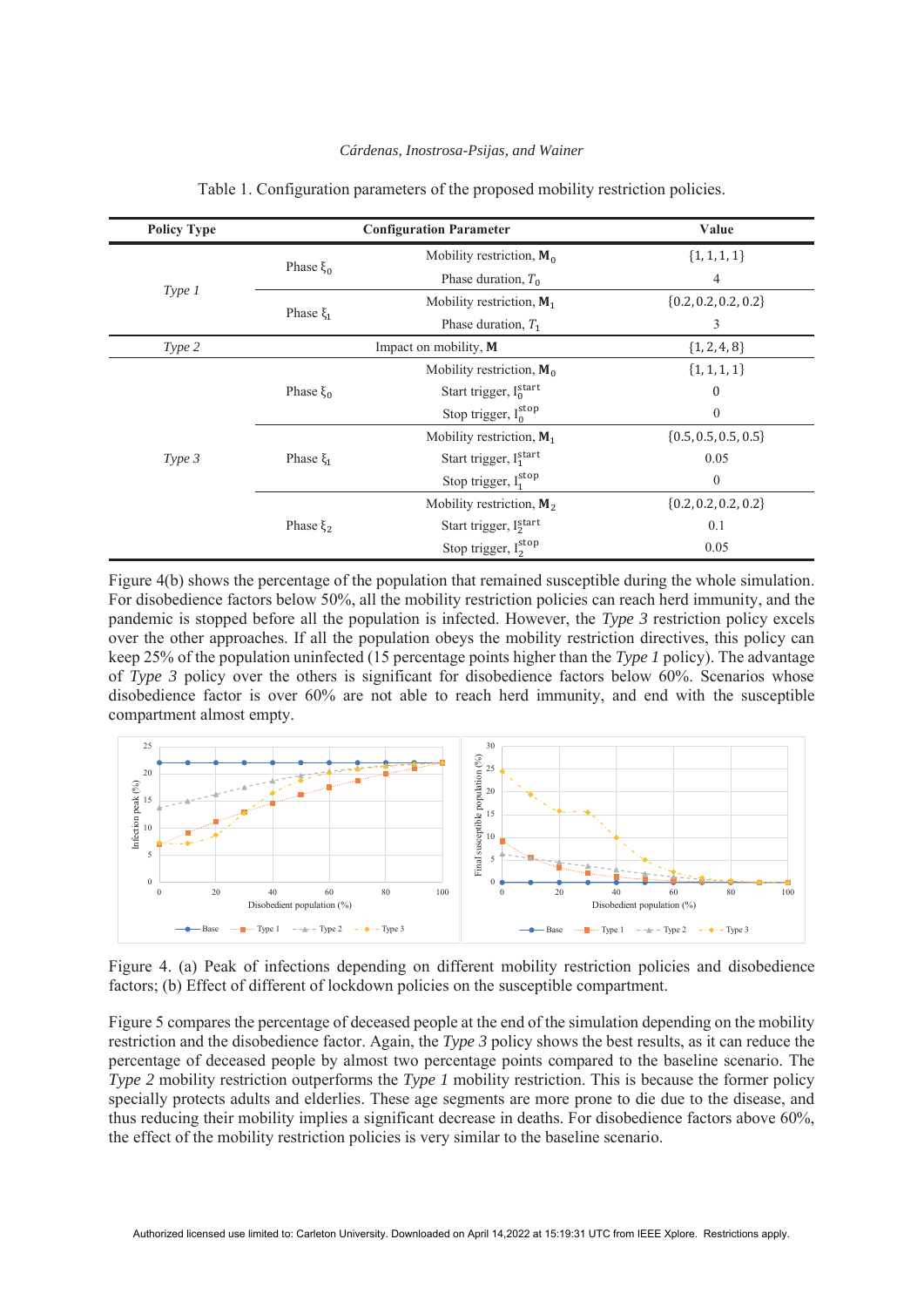



Figure 5. Effect of different of lockdown policies on the deceased compartment.

These case studies show the flexibility that the simulation environment brings to a variety of simulations, including a variety of parameters from age of the population up to quality of masks and degree of compliance with interventions. These modifications are simple to add when new research information is available. This framework includes Jupyter Notebooks to analyze the simulation logs and generate different charts to interpret the evolution of the epidemics. These additional visualization tools are also publicly available at the environment's GitHub repository.

### **6 CONCLUSIONS**

We introduced a Cell-DEVS model to study the spread of pandemics using a SIRDS compartmental approach. The model allows us to quickly define prototypes related to the disease, and to visualize the simulation results for advanced analysis with simple configuration files. The use of a formal approach allows the modelers to focus on modeling aspects without worrying about the simulation low level complexities, which are handled by the tool. A base case SIRD scenario was simulated to describe its functionality. We also explored the effects of mobility reduction policies considering different levels of obedience. The effects on infection reduction due to restricted mobility were clear. As expected, there are variations in the overall infected population depending on the type of policy and the percentage of the population that follows the restrictions, which seems to be in agreement with the behavior of the spreading of a contagious disease under such control measures. The scenarios show the flexibility and potential of this platform to conduct simulation experiments of contagious disease spreading.

The proposed model library can represent social dynamics and supports rapid model changes, allowing policy makers to develop low-risk, evidence-informed, valid, and timely effective strategies to control the spreading of infectious diseases, like the current COVID-19 pandemic. Also, modelers can use this model as a basis to develop new algorithms to simulate different epidemics.

As future work, we intend to validate the proposed Cell-DEVS model against real-world data on COVID-19 spreading across a city. This will enable us to fine tune different parameters, like the appropriate population scale represented by each cell of the model for more accurate results. This will also help us to test the simulator performance, and to define a proper tradeoff between results precision and good performance.

### **REFERENCES**

Anderson, R., and R. May 1992. *Infectious Diseases of Humans: Dynamics and Control*. OUP. Aron, J., and I. Schwartz 1984. "Seasonality and Period-Doubling Bifurcations in an Epidemic Model". *Journal of Theoretical Biology* vol. 110 (4), pp. 665–679.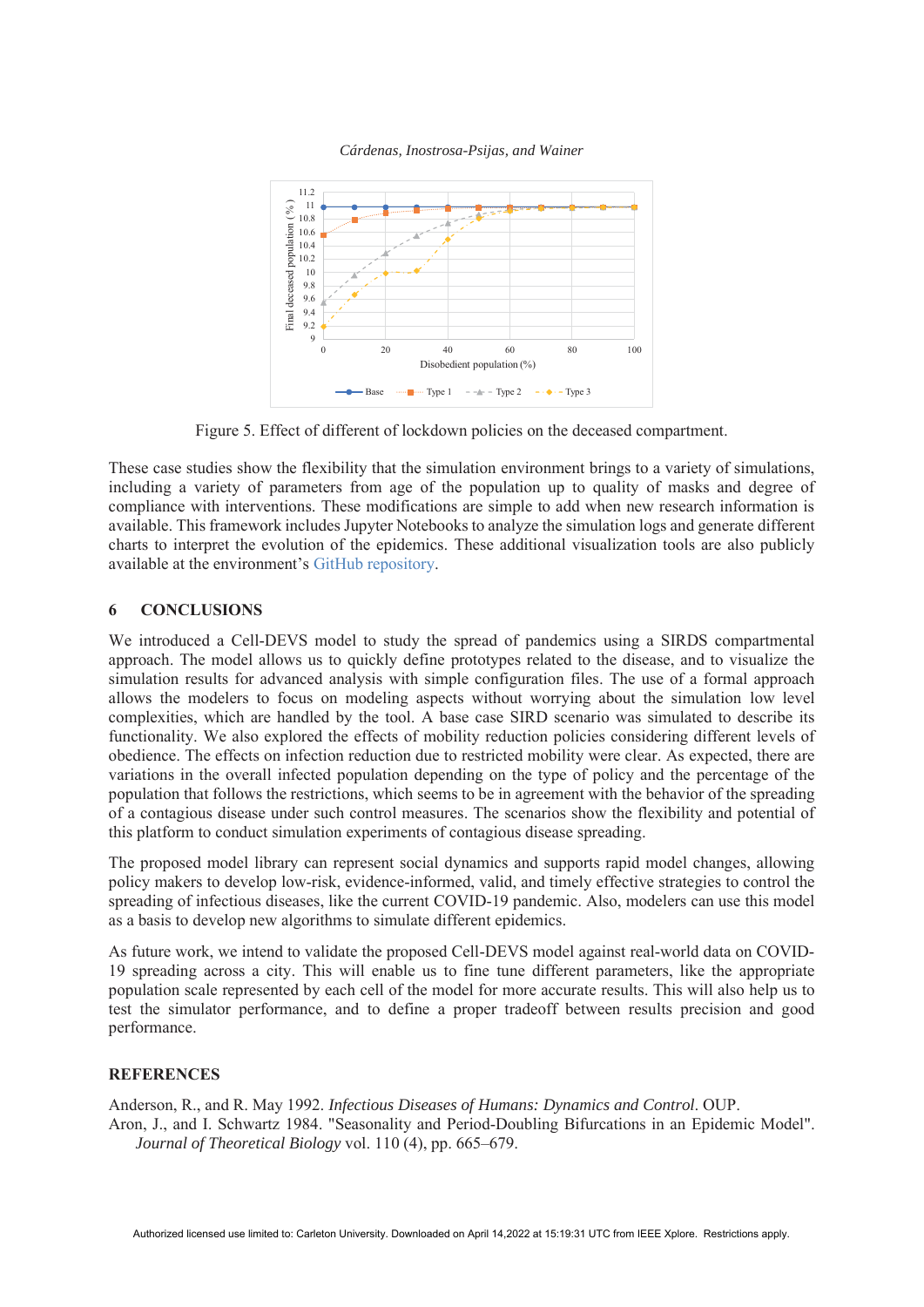- Belloli, L., D. Vicino, C. Ruiz-Martin, and G. Wainer 2019. "Building DEVS Models with the Cadmium Tool". In *Proceedings of the Winter Simulation Conference*, edited by N. Mustafee, M. Rabe, KH. G. Bae, C. Szabo, and S. Lazarova-molnar. National Harbor, MD, IEEE.
- Bin, S., G. Sun, and C. Chen 2019. "Spread of Infectious Disease Modeling and Analysis of Different Factors on Spread of Infectious Disease Based on Cellular Automata". *International Journal of Environmental Research and Public Health* vol. 16 (23), pp. 4683.
- Bjørnstad, O., K. Shea, M. Krzywinski, and N. Altman 2020. "The SEIRS Model for Infectious Disease Dynamics". *Nature Methods* vol. 17 (6), pp. 557–558.
- Caccavo, D. 2020. "Chinese and Italian COVID-19 Outbreaks can be Correctly Described by a Modified SIRD Model." medRxiv doi: 10.1101/2020.03.19.20039388.
- Calafiore, G., C. Novara, and C. Possieri 2020. "A Time-Varying SIRD Model for the COVID-19 Contagion in Italy". *Annual Reviews in Control* vol. 50, pp. 361.
- Callejas, E., A. Inostrosa-Psijas, F. Moreno, M. Oyarzún, and R. Carvajal-Schiaffino 2020. "COVID-19 Transmission During a Tsunami Evacuation in a Lockdown City". In *39th International Conference of the Chilean Computer Science Society*, pp. 1–8. Coquimbo, Chile, IEEE.
- Cárdenas, R., K. Henares, C. Ruiz-Martin, and G. Wainer 2020. "Cell-DEVS Models for the Spread of COVID-19". In 14th International Conference on Cellular Automata for Research and Industry, pp. 239*.* Lodz, Poland, Springer Nature.
- Chatterjee, S., A. Sarkar, S. Chatterjee, M. Karmakar, and R. Paul 2020. "Studying the Progress of COVID-19 Outbreak in India Using SIRD Model". *Indian Journal of Physics*, pp. 1–17.
- Chitnis, N., J. Hyman, and J.Cushing 2008. "Determining Important Parameters in the Spread of Malaria Through the Sensitivity Analysis of a Mathematical Model". *Bullet. of Math. Biol.* vol. 70 (5), pp. 1272.
- Cuevas, E. 2020. "An Agent-Based Model to Evaluate the COVID-19 Transmission Risks in Facilities". *Computers in Biology and Medicine* vol. 121, pp. 103827.
- Dai, J., C. Zhai, J. Ai, J. Ma, J. Wang, and W. Sun 2021. "Modeling the Spread of Epidemics Based on Cellular Automata". *Processes* vol. 9 (1), pp. 55.
- Danon, L., E. Brooks-Pollock, M. Bailey, and M. Keeling 2020. "A Spatial Model of COVID-19 transmission in England and Wales: Early Spread and Peak Timing". medRxiv doi: 10.1101/2020.02.12.20022566
- Dietz, K. 1967. "Epidemics and Rumours: A Survey". *Journal of the Royal Statistical Society: Series A (General)* vol. 130 (4), pp. 505-528.
- Du, H., L. Gardner, and E. Dong, 2020. "An Interactive Web-Based Dashboard to Track COVID-19 in Real Time". *Infectious Diseases* vol. 20 (5), pp. 533-534.
- Fanelli, D., and F. Piazza 2020. "Analysis and Forecast of COVID-19 Spreading in China, Italy and France". *Chaos, Solitons & Fractals* vol. 134, pp. 109761.
- Fernández, J., and C. Jones 2020. "Estimating and Simulating a SIRD Model of COVID-19 for Many Countries, States, and Cities". Technical Report No. 27128, National Bureau of Economic Research.
- Fuentes, M., and M. Kuperman 1999. "Cellular Automata and Epidemiological Models with Spatial Dependence". *Physica A: Statistical Mechanics and its Applications* vol. 267, pp. 471-486.
- Ghosh, S., and S. Bhattacharya 2020. "Computational Model on COVID-19 Pandemic Using Probabilistic Cellular Automata". arXiv preprint arXiv:2006.11270.
- He, S., Y. Peng, and K. Sun 2020. "SEIR Modeling of the COVID-19 and its Dynamics". *Nonlinear Dynamics* vol. 101 (3), pp. 1667–1680.
- Heesterbeek, H., R. Anderson, V. Andreasen, S. Bansal, D. De Angelis, C. Dye, et al. 2015. "Modeling Infectious Disease Dynamics in the Complex Landscape of Global Health". *Science* vol. 347 (6227).
- Hoya White, S., A. Martín del Rey, and G. Rodríguez Sánchez 2007. "Modeling Epidemics Using Cellular Automata". *Applied Mathematics and Computation* vol. 186 (1), pp. 193–202.
- Institute for Health Metrics and Evaluation. n.d. Current Social Distancing Assumed until Infections Minimized and Containment Implemented. Accessed April 17, 2020. https://covid19.healthdata.org/.
- Johansen, A. 1996. "A Simple Model of Recurrent Epidemics". *J of Theor. Bio.* vol. 178 (1), pp. 45–51.
- Karin, O., Y. Bar-On, T. Milo, I. Katzir, A. Mayo, et al. 2020. "Cyclic Exit Strategies from Lockdown to Suppress COVID-19 and Allow Economic Activity". medRxiv doi: 10.1101/2020.04.04.20053579.